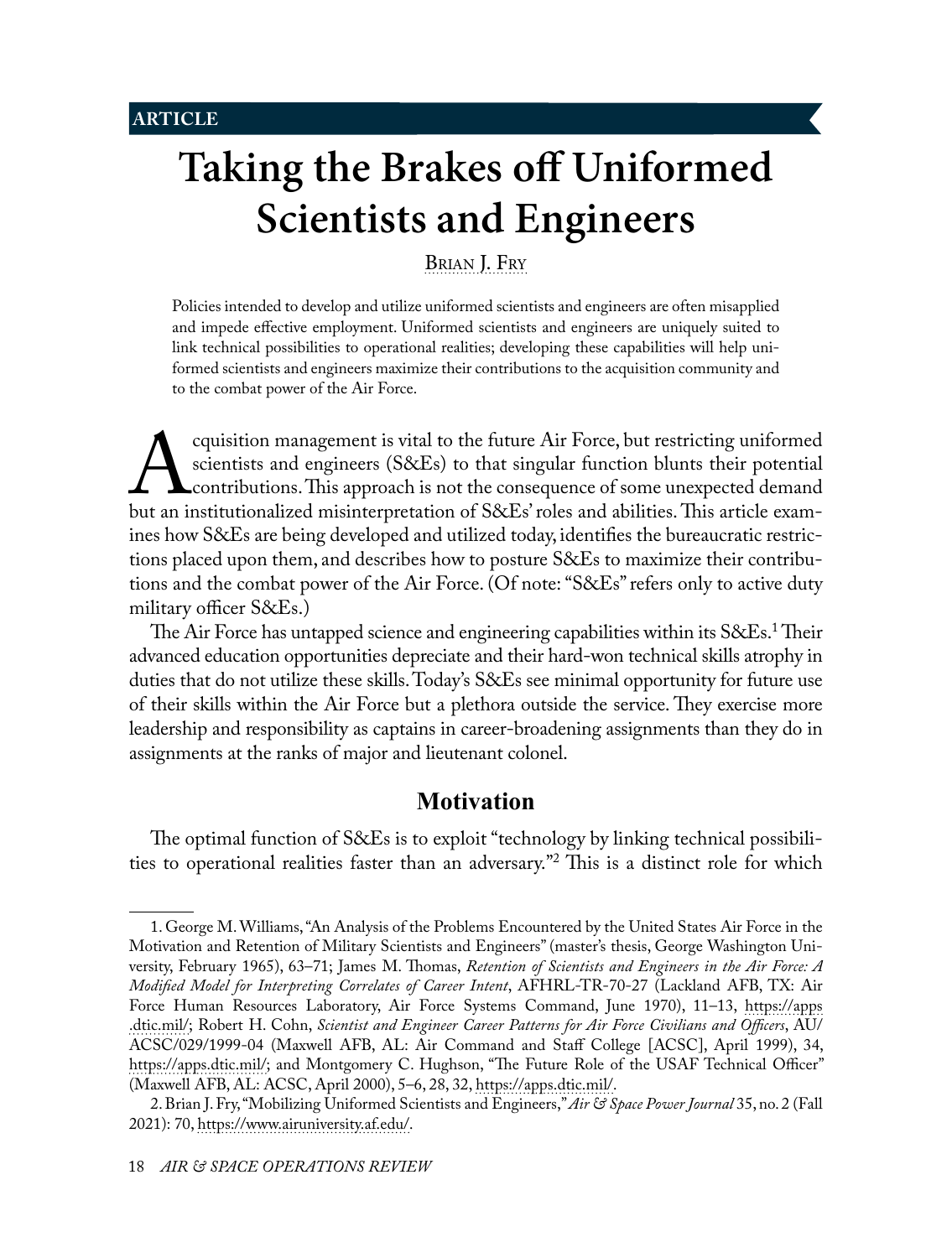S&Es are ideally suited and one that has proven indispensable in the Air Force's past peer conflict (World War II) and competition (Cold War). To fulfill this role, an S&E must possess three attributes: 1) be technically proficient, 2) be operationally relevant, and 3) be able to lead others in identifying, maturing, and fielding new technologies.<sup>3</sup> By developing S&Es with these attributes, the Air Force will adapt to technological changes faster than a peer adversary.

Outwardly, the Air Force seems to develop its S&Es accordingly: The service sponsors graduate degrees in science and engineering; it offers operational broadening tours to S&Es; and the established career path for S&Es includes command positions up to colonel. Yet despite many initiatives available to develop S&Es in line with their optimal role, those initiatives are often misapplied, if at all, or exist in opposition to other initiatives. The result is a narrow or unclear S&E career identity.

While S&Es' overarching role of exploiting technology may be accepted already, its implementation has been interpreted as S&Es are expected to be "smart buyers."4 In other words, they use their technical knowledge to ensure the Air Force buys appropriate technology. This expectation is enshrined in a career and assignment structure designed to use S&Es (and acquisition managers) in service of purchasing technology solutions.

This article envisions a role that infuses S&Es throughout operations rather than being limited to acquisitions environments. Given this broader role, S&Es will not only be smarter buyers, but they will also be able to satisfy technology needs and exploit opportunities sooner, better align technology development to operational needs, and develop future technical leaders more deliberately.

## **Historical Context**

From the 1970s to the early 1990s, S&Es frequently utilized their technical skills as their primary function and were valued for those skills. A cursory survey of the S&E senior leaders commissioned and cultivated during this era show a large portion earned graduate degrees early in their career. Many had a string of technical assignments, and many held technical leadership positions early in their careers.<sup>5</sup>

Following the Cold War, the Department of Defense and the Air Force began a series of acquisition reforms from the mid-1990s through the early 2000s. One approach in particular, Total System Performance Responsibility, asserted that much of the government involvement in system development was nonvalue-added, and efficiencies could be

<sup>3.</sup> Fry, "Scientists and Engineers," 72.

<sup>4.</sup> William F. Ballhaus et al., "Science and Technology and the Air Force Vision: Achieving a More Effective S&T Program" (Washington, DC: US Air Force Scientific Advisory Board, May 2001), 8, [https://](https://apps.dtic.mil/sti/citations/ADA412995) [apps.dtic.mil/.](https://apps.dtic.mil/sti/citations/ADA412995)

<sup>5. &</sup>quot;Major General Paul D. Nielsen," US Air Force (USAF) (website), August 2004, [https://www.af.mil/;](https://www.af.mil/About-Us/Biographies/Display/Article/106078/major-general-paul-d-nielsen/) "Lieutenant General Ted F. Bowlds," USAF (website), August 2011, [https://www.af.mil/;](https://www.af.mil/About-Us/Biographies/Display/Article/104809/lieutenant-general-ted-f-bowlds/) "General Ellen M. Pawlikowski," USAF (website), June 2015, [https://www.af.mil/](https://www.af.mil/About-Us/Biographies/Display/Article/104867/general-ellen-m-pawlikowski/); and "Major General William N. Mc-Casland," USAF (website), April 2013, [https://www.af.mil/](https://www.af.mil/About-Us/Biographies/Display/Article/104776/major-general-william-n-mccasland/).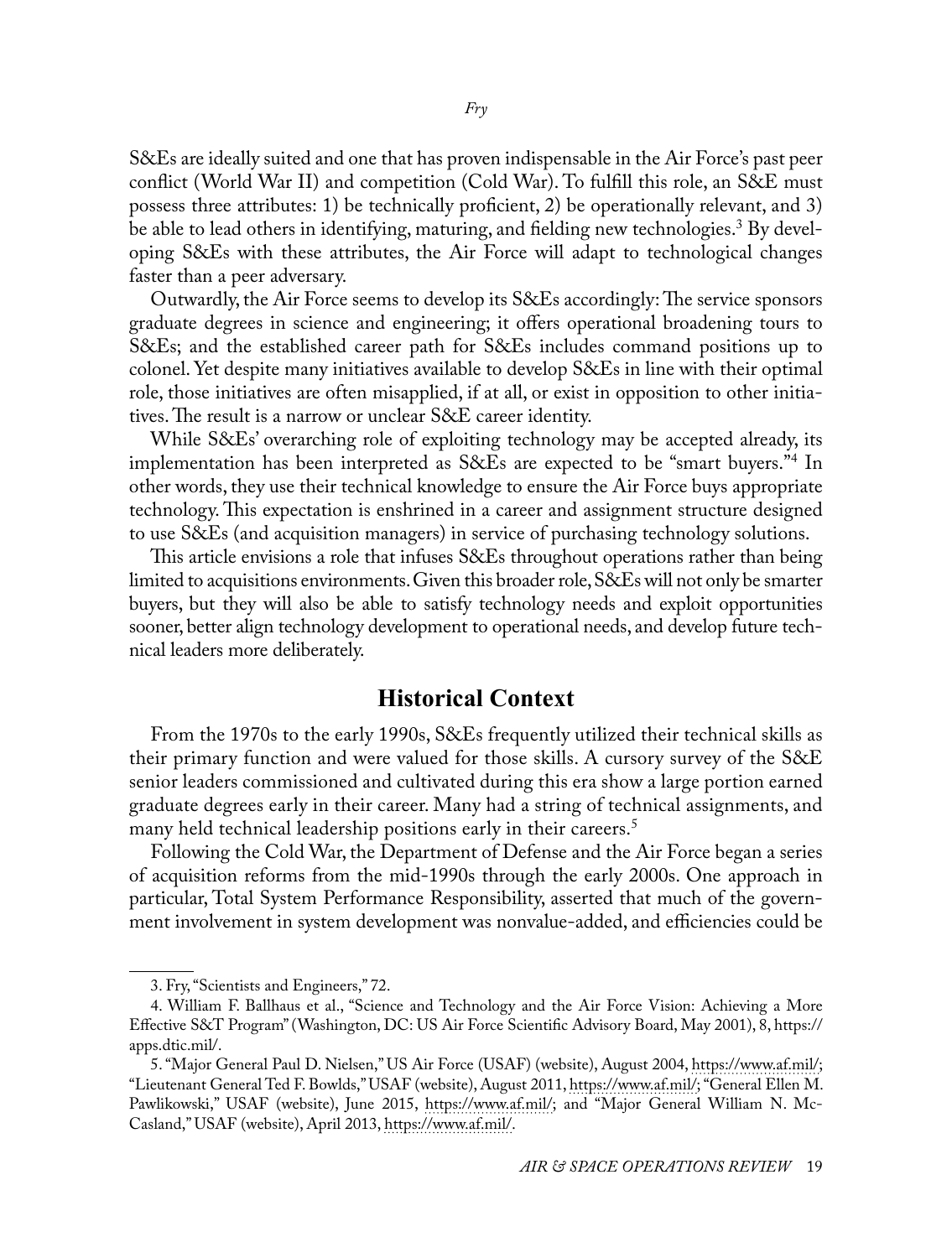gained by transferring some government functions to the contractor (especially engineering functions).6 Rather than provide program oversight, the assumption was the government could write sufficient requirements, establish metrics, reward or punish as needed, and simply maintain "insight" through program execution.7

Discussing the merits of this approach is beyond the scope of this article, but its impact is important: organic technical experience was gutted from Air Force acquisitions. Under Total System Performance Responsibility, this expertise was only necessary for writing requirements and metrics, and the initiative was used to justify downsizing the acquisition workforce with scientific and engineering expertise absorbing the brunt of the reductions.8 Within Air Force Materiel Command from 1994 to 2005, the number of S&E authorizations dropped 48 percent; for comparison, the total Air Force officer authorizations decreased only 10 percent.9

In response, S&Es began a shift from technical functions to acquisition management or left the service. A retention bonus was briefly offered to S&Es from 2003 to 2005; however, the bonus has been authorized but unfunded since that time.<sup>10</sup> In addition, during the 2006–2008 reduction-in-force/force-shaping initiative, acquisition managers were retained at rates above the nonrated officer average, while S&Es' retention rates were at or below the average.<sup>11</sup>

From 1994 to 2020, Air Force active-duty-officer end strength decreased 21 percent.<sup>12</sup> In comparison during that period, scientists decreased 26 percent, engineers decreased 22 percent, while acquisition managers increased 42 percent.<sup>13</sup> These factors reinforce the notion that acquisition management and not technical skills are preferred by the Air Force. Moreover, this preference for acquisition management influences the development and employment of S&Es and instills an uncertainty in the role and value of S&Es.

10. *Department of Defense Appropriations for 2003: Hearings before the Subcommittee of the Committee on Appropriations*, 107th Cong., 2nd sess. (2002), 731, [https://www.govinfo.gov/;](https://www.govinfo.gov/content/pkg/CHRG-107shrg78465/html/CHRG-107shrg78465.htm) and A. J. Bosker, "Scientists, Engineers Vital to Air Force Mission," *Air Force Print News*, April 1, 2003.

11. Courtney Knoth, "Air Force STEM Health" (Washington, DC: Air Force Studies and Analyses, Assessments and Lessons Learned, May 16, 2012), 33–37.

<sup>6.</sup> National Research Council (NRC), *Owning the Technical Baseline for Acquisition Programs in the U.S. Air Force: A Workshop Report* (Washington, DC: The National Academies Press, 2015), 6, [https://doi.org/](https://doi.org/10.17226/21752).

<sup>7.</sup> Henry P. Pandes, "A Quest for Efficiencies: Total System Performance Responsibility," AU/ACSC/ 094/2001-04 (Maxwell AFB, AL: ACSC, April 2001), 5–10, [https://apps.dtic.mil/.](https://apps.dtic.mil/sti/pdfs/ADA407267.pdf)

<sup>8.</sup> NRC, *Technical Baseline*, 6–7.

<sup>9.</sup> NRC, *Examination of the U.S. Air Force's Science, Technology, Engineering, and Mathematics (STEM) Workforce Needs in the Future and Its Strategy to Meet Those Needs* (Washington, DC: The National Academies Press, 2010), 159–160, [https://doi.org/.](https://doi.org/10.17226/12718)

<sup>12.</sup> Defense Manpower Data Center, "DoD Personnel, Workforce Reports & Publications," accessed January 4, 2022, FY1994 Data, [https://dwp.dmdc.osd.mil/](https://dwp.dmdc.osd.mil/dwp/api/download?fileName=AD_Strengths_FY1994-FY2012.xlsx&groupName=milTop); and FY2020 Data, [https://dwp.dmdc.osd.mil/.](https://dwp.dmdc.osd.mil/dwp/api/download?fileName=rg2009.pdf&groupName=milRankGrade)

<sup>13.</sup> Christopher A. Wyckoff, "The Slippery Slope of Air Force Downsizing: A Strategy Connection" (Maxwell AFB, AL: Air War College, February 14, 2013), 31, [https://apps.dtic.mil/](https://apps.dtic.mil/sti/citations/AD1018894); and Air Force Interactive Demographic Analysis System, FY 2005–20 datasets.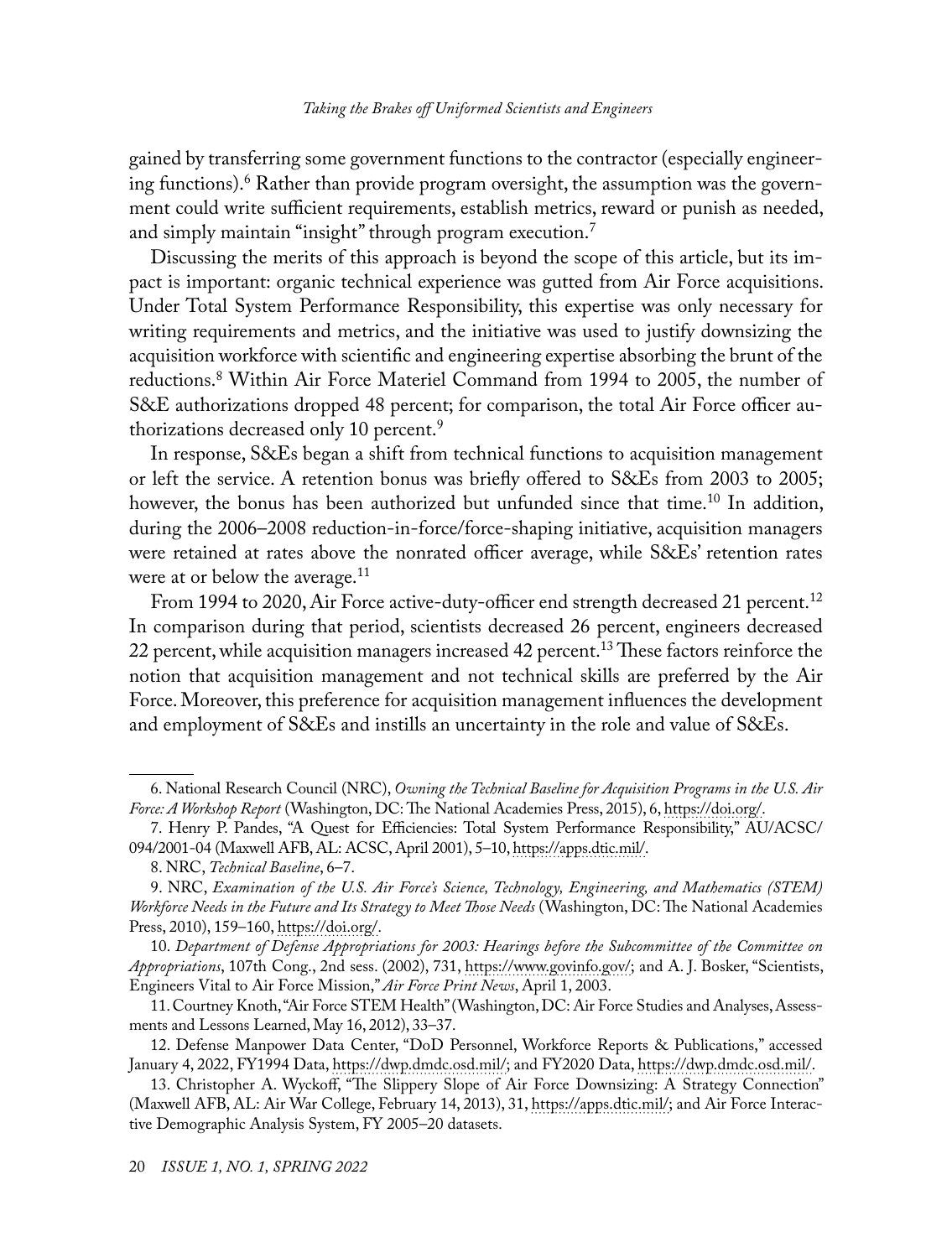# **Building Technical Proficiency**

## *Current Practices*

The development of S&Es is determined by their inclusion within the acquisition career group, which includes six utilization fields: scientists, engineers, acquisition managers, contracting officers, and finance officers, with senior materiel leader-upper echelon for certain colonel positions.<sup>14</sup> This article focuses on the first three fields. Although the senior materiel leader-upper echelon field uses aspects of the other five fields, its qualifications and scope of responsibilities most closely match that of acquisition managers, so this article treats them as the same field.<sup>15</sup> Acquisition managers are responsible for managing acquisition programs and may possess any undergraduate degree. Only about 20 percent of new acquisition manager accessions possess a science/engineering degree.16

In contrast, all S&Es possess at least a technical baccalaureate degree, yet they face several obstacles to further developing and practicing their technical skills. The nature of military service—different assignments, duties, locations, and so forth—inhibits most S&Es from achieving the technical specialization and longevity on subjects like government civilians and contractors. This makes S&Es less desirable to participate in (or lead) technical projects, pushing S&Es into administrative and acquisition management duties. This push is further reinforced by reduced representation of S&Es but increased representation of acquisition manager authorizations at higher ranks (fig. 1).



**Figure 1. Composition of the acquisition career group by rank (adapted from Air Force Personnel Center, Data Reports and Retrieval Branch, September 2020 manpower file)**

<sup>14.</sup> Headquarters Air Force Personnel Center (HQ AFPC), "Air Force Officer Classification Directory (AFOCD)," April 30, 2020, 207–26.

<sup>15.</sup> HQ AFPC, AFOCD, 208–26.

<sup>16.</sup> HQ AFPC, AFOCD, 267–69.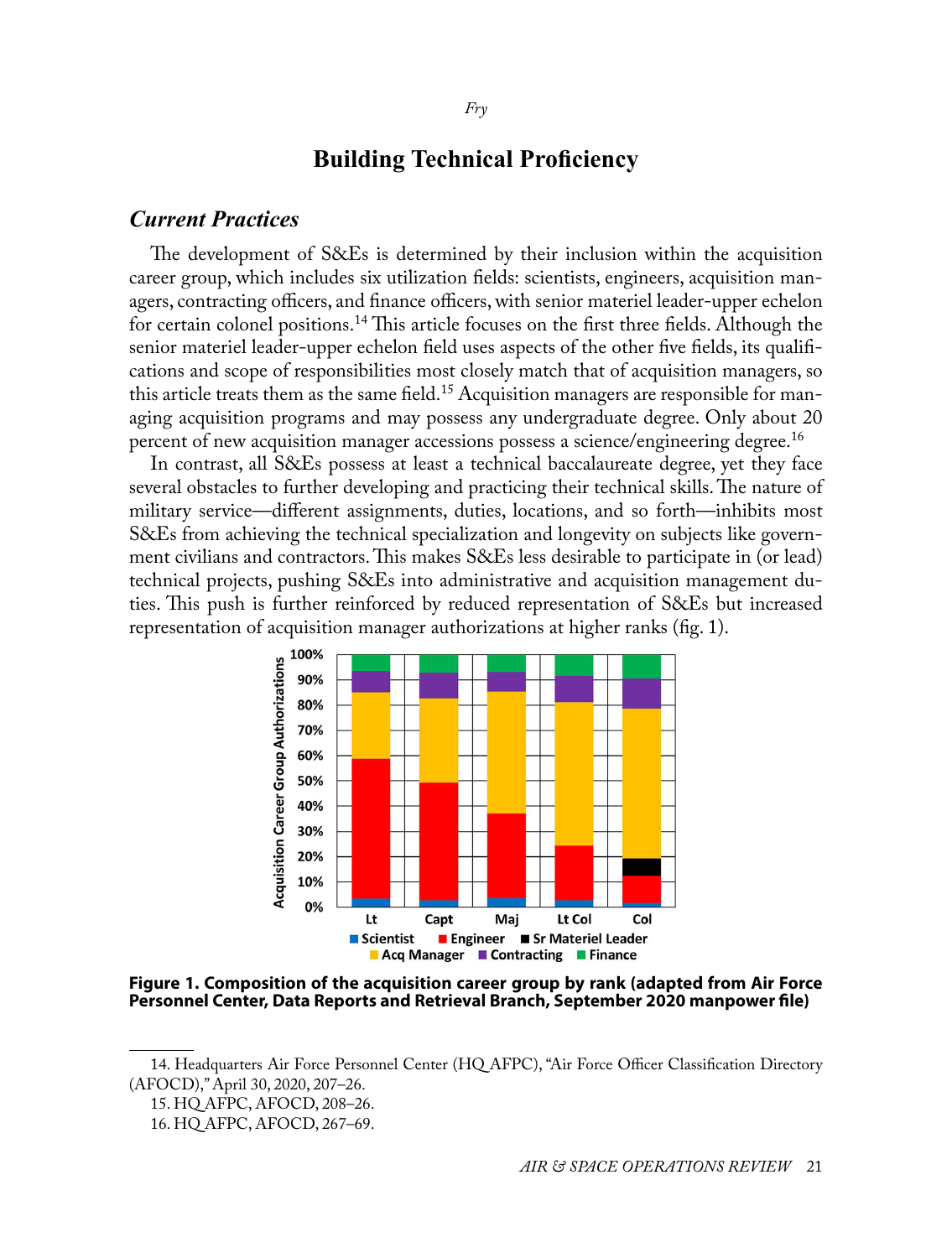An S&E with a career goal of promotion to colonel will likely deduce their opportunities are greater in an acquisition manager position, with its ancillary technical prerequisite. Collectively, these conditions produce an organizational disincentive for S&Es to invest in deeper technical skills.

Scientists, engineers, and acquisition managers all attend the same initial skills training—a 14-day course focused almost entirely on the acquisition infrastructure and administering contracts.<sup>17</sup> Some coursework includes test and evaluation, but the focus of the course is on test planning and administration not execution. Using science and engineering to support operations and intelligence activities is left entirely to on-the-job training despite the officer classification guide specifically including these activities as a part of S&E duties.18

Throughout their careers, S&Es are required to obtain acquisition certifications, such as program management, science and technology management, and engineering management.<sup>19</sup> But as with initial skills training, the certification requirements are primarily focused on program management and contract administration with little supplementary technical training; the educational requirements for certifications, including the highest certifications (Level III), are a technical baccalaureate degree.<sup>20</sup> By receiving identical training to acquisition managers focused almost completely on contract management with minimal supplementary technical or operational connection, S&Es are trained to buy things in peacetime not exploit technology in wartime.

Like acquisition manager careers, assignments for S&Es sample the system life cycle (laboratory, center, depot) to allow them to observe the cradle-to-grave system progression. While a life-cycle pathway may be useful for acquisition managers to experience the various contract arrangements at each stage, this arrangement contains little to no technical connective tissue. Even if S&Es are placed in technical positions, any technical knowledge they gain in one assignment may be, and often is, superfluous in their next assignment.

The intent may be to develop technology generalists, but because of frequent moves, the current pathway makes S&Es technical spectators instead of participants. Yet the latter element is essential to developing the deep knowledge necessary to rapidly link technical options to operational applications. This lack of subject-matter depth diminishes the appeal of assigning S&Es to lead technical efforts. They are instead steered toward worker-bee tasks, acquisition management, and administrative duties where technical skills are less essential.

The assignment process for S&Es further limits their technical contributions. These officers are usually assigned to positions based first on what is open, then career field (just

<sup>17.</sup> Air Force Institute of Technology School of Systems and Logistics, "FAM 104: Air Force Fundamentals of Acquisition Management," n.d., accessed January 13, 2021, [https://www.afit.edu/.](https://www.afit.edu/ls/course.cfm?c=313)

<sup>18.</sup> HQ AFPC, AFOCD, 209–12.

<sup>19.</sup> Defense Acquisition University (DAU), "DAWIA Certification & Core Plus Development Guides," accessed January 13, 2021, [https://icatalog.dau.edu/](https://icatalog.dau.edu/onlinecatalog/CareerLvl.aspx).

<sup>20.</sup> DAU, "DAWIA Certification."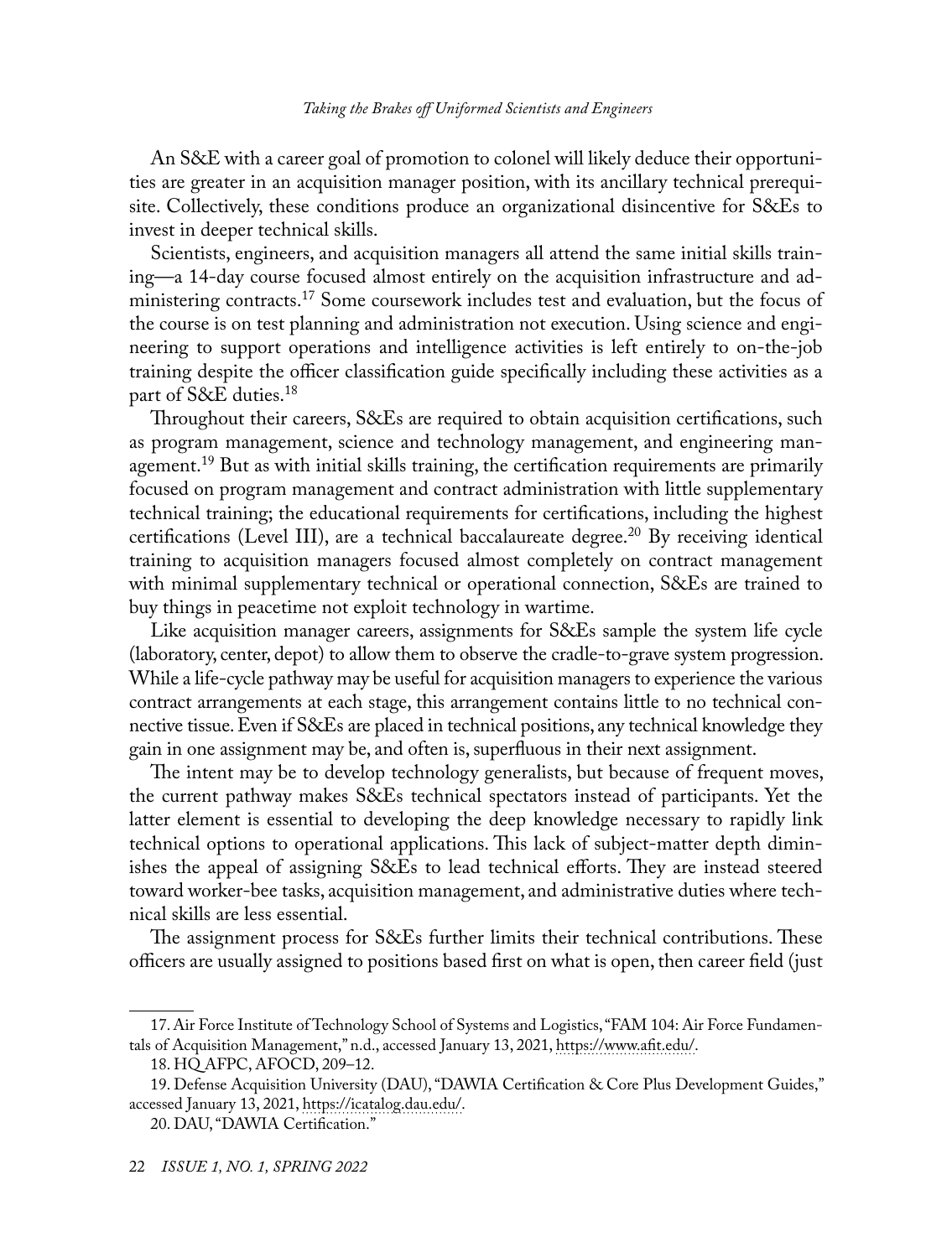the broad category, for example, "physicist"), followed by rank, the position's fill priority, and lastly specialization (for example "laser and optics") and desires.

Although an S&E's specialty is considered somewhere in that process, a best-fit position may mean little after passing through all the other filters. One officer, upon graduating with a PhD in astrophysics, could have applied for 11 available physicist positions, but only one position included any mention of "space" and that was only a part of the position's scope. The Air Force has many applications for an astrophysics PhD, but unless those positions are open when an officer is available for a new assignment, the fact is irrelevant.<sup>21</sup>

By limiting assignments to open slots only and placing technical specialty at the bottom of precedence, double-billeting is treated as a greater sin than squandering technical expertise. S&E expertise and positions are generally treated as homogenous; this Industrial-Age practice regards people as interchangeable parts and variations from the standard as superfluous.<sup>22</sup>

While earning a master's degree is considered a criterion for promotion to the fieldgrade ranks (approximately 22,000 officers), the Air Force regards additional graduate education as an extravagance: only 402 field-grade authorizations require a doctoral degree and only 285 require a PhD in a science, technology, engineering, and math (STEM) field.<sup>23</sup>

Additionally, a substantial portion of these doctoral authorizations are faculty positions; just 74 of those field-grade STEM PhDs reside within Air Force Materiel Command. A STEM PhD signifies the recipient has expanded the frontiers of science or engineering. But only 3 percent of acquisition colonel positions require STEM PhD degrees, decidedly insufficient in Information-Age warfare where a networked variety of experts is essential to swiftly adapting to change.<sup>24</sup>

In recent years an Air Force PhD management office was created, but its efforts have been directed toward better identifying and utilizing existing PhD expertise, and it has not shifted the Air Force's view on the value of an expanded PhD cadre. For the last five years, yearly PhD quotas available to scientists and engineers were about 9 (3 percent of the total career field) and 21 (less than 1 percent of the total career field), respectively.<sup>25</sup>

While not every S&E needs a PhD, the requirement is likely underresourced and underrated, especially considering almost half of those quotas were for faculty positions, not operations-, intelligence-, or acquisitions-sponsored slots. Furthermore, graduate

<sup>21.</sup> Neil deGrasse Tyson and Avis Lang, *Accessory to War: The Unspoken Alliance between Astrophysics and the Military* (New York: W. W. Norton & Company, September 11, 2018).

<sup>22.</sup> James M. Dubik and Gordon R. Sullivan, *War in the Information Age* (Fort Belvoir, VA: US Army War College Press, 1994), 8, [https://press.armywarcollege.edu/.](https://press.armywarcollege.edu/monographs/266)

<sup>23.</sup> Air Force Personnel Center/Data Reports and Retrieval Branch, "MPW Manpower File" (September 2020).

<sup>24.</sup> Dubik and Sullivan, *Information Age*, 12.

<sup>25.</sup> HQ AFPC, "2017 Advanced Academic Degree (AAD) and Special Experience Exchange Duties (SPEED) Selection Process Guide," June 28, 2016, 24–34; HQ AFPC, "2018 AAD and SPEED Selection Process Guide," April 10, 2017, 10–17; HQ AFPC, "2019 AAD and SPEED Selection Process Guide," April 4, 2018, 13–19; and HQ AFPC, "2020 AAD and SPEED Selection Process Guide," April 25, 2019, 13–22.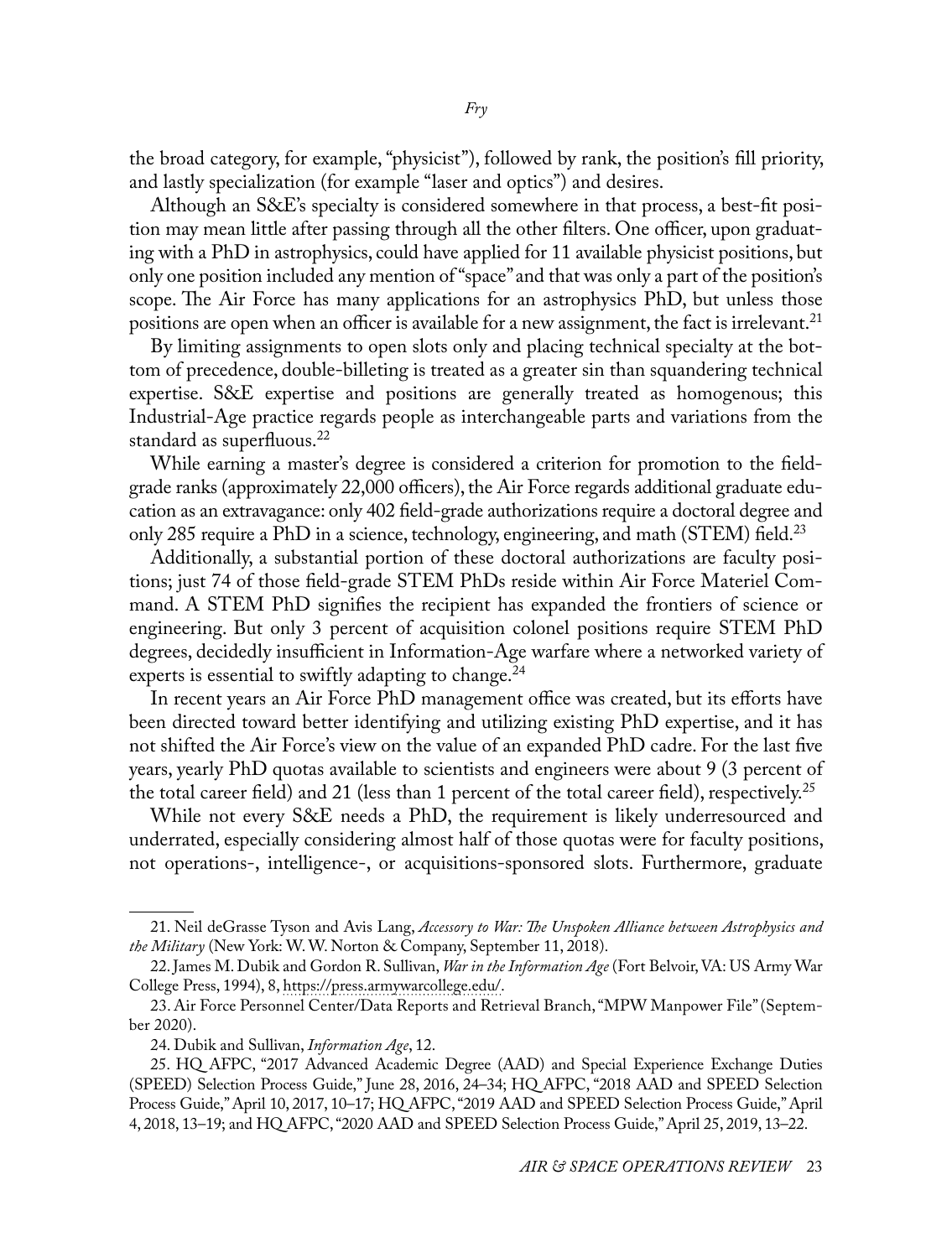education is not considered "in-specialty" for S&Es. This means an S&E assigned to a full-time science or engineering graduate program is not regarded as performing S&E duties while an S&E on a headquarters staff is. As a consequence, up to four and a half years (18 months for a master's degree plus three years for a PhD) of Air Force-sponsored graduate education yields no experience credit toward being considered a senior- or master-level S&E in the Air Force.

Additionally, most S&Es have two options for graduate school: principally the Air Force Institute of Technology (AFIT) and sometimes the Naval Postgraduate School (AFIT holds 79 percent of advanced academic degree slots for S&Es).<sup>26</sup> Although an outstanding institution, the Air Force's policy of preferential AFIT attendance is detrimental. The practice of discouraging civilian institution attendance to mandating AFIT attendance is based on a perceived cost savings or yielding a thesis/dissertation topic that is more overtly military in focus.

Neither reason is valid: numerous civilian institutions offer tuition waivers applicable to military students, and AFIT's curriculum is centered around topics with known military applications. By relaxing the Air Force's predilection for AFIT graduate school attendance, its PhD cadre will avoid group-think, gain opportunities for interaction and collaboration with some of the leading experts in emerging technologies, and expand the diversity of experience available to solve the Air Force's problems.

## *Recommendations*

The development of S&Es should begin with an initial skills training that covers the acquisition infrastructure and the operations, logistics, and intelligence infrastructures these officers will be expected to support. If S&Es are to be a technical-operational link, this training will begin to forge that connection. These officers should practice conducting operational and developmental tests not just planning them. They should receive instruction in performing "field" and "hasty" tests they may need to conduct in deployed locations without the benefit of formal test facilities.

Also, new S&Es should receive instruction in wargaming techniques; as S&Es develop new technology, they must understand how best to employ it and wargaming will give them a means to explore that. This training would be the foundation giving S&Es the tools they need to connect the theoretical technical knowledge of their degree programs with the practical technical knowledge they will use in an operational context.

To continue to hone technical skills after initial skills training, S&E assignments should prioritize technical cohesion. These assignments should be made to the genuine best-fit position based on an S&E's expertise and development rather than choosing the best-available position at a set point in time. This can be accomplished by expanding the traditional six-month assignment window to two years and varying tour length more. The service should encourage and capitalize on the variety of specialized S&Es.

<sup>26.</sup> HQ AFPC, "2021 AAD and SPEED Selection Process Guide," April 1, 2020, iv–ix.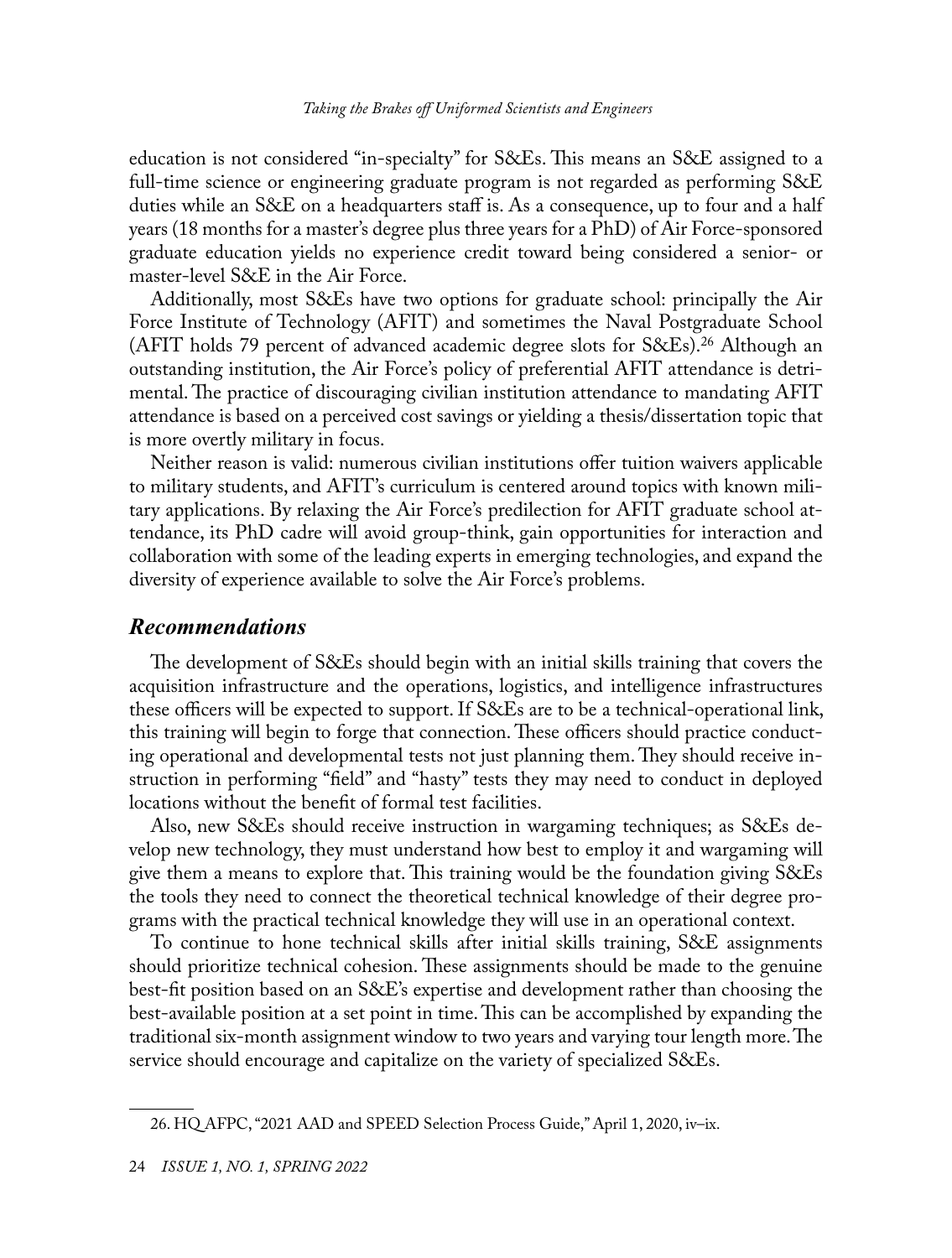In the long term, more S&E careers should be subject-matter oriented rather than life-cycle oriented. For example, a space-focused scientist would attain a graduate degree(s) in astrophysics and serve in a range of assignments including at a space operations squadron, the Air Force Research Laboratory Space Vehicles Directorate, the Space Systems Command, and the National Reconnaissance Office. Each assignment would allow the S&E to expand and apply their technical specialty in new ways instead of shelving their acquired knowledge in subsequent assignments.

The Air Force cannot overestimate the volume of knowledge that can be brought to bear either for or against it; a master's degree is no longer sufficient. Graduate education is absolutely an example of "S&E duties." Rather than focusing on a discipline's foundational knowledge, a PhD program is a supervised endeavor that extends the bounds of what is currently understood or possible within a discipline. This is a skill essential to the growth and progress of the scientific and engineering disciplines and is an imperative to ensure technological overmatch of an adversary. The intent behind creating uniformed PhDs is to develop the research independence to create this overmatch, integrate (not duplicate) the government civilian and contractor expertise during wartime and enable S&Es to assume a relationship as a collaborator.

## **Developing Operational Relevance**

### *Current Practices*

Like opportunities for building technical skills, avenues for S&Es to gain operational experience are also limited. Most science and engineering organizations are not colocated with their mission-related operational units (flight test units are a notable exception), requiring S&Es to travel to their technology's eventual customers. This obstructed shared experience between operations and technical development can impair the quality and timeliness of acquired technology.

A career-broadening tour that cross-trains S&Es into operational career fields is one avenue to gain first-hand operational experience and includes two options: operational experience (OPEX, first assignment for new second lieutenants) and special experience exchange duties (SPEED, usually for captains).<sup>27</sup> But OPEX assignments are almost entirely filled by acquisition managers. Few S&Es are in OPEX tours; this was not always the case, but it is the current practice.

Excluding S&Es from the program reflects a priority on infusing the latest science and engineering practices into the acquisition community and the view the Air Force must get its money's worth from new S&Es, since many of them are Air Force Reserve Officer Training Corps scholarship or Air Force Academy graduates. As a result, more than 15

<sup>27.</sup> HQ AFPC, "2021," 16–23.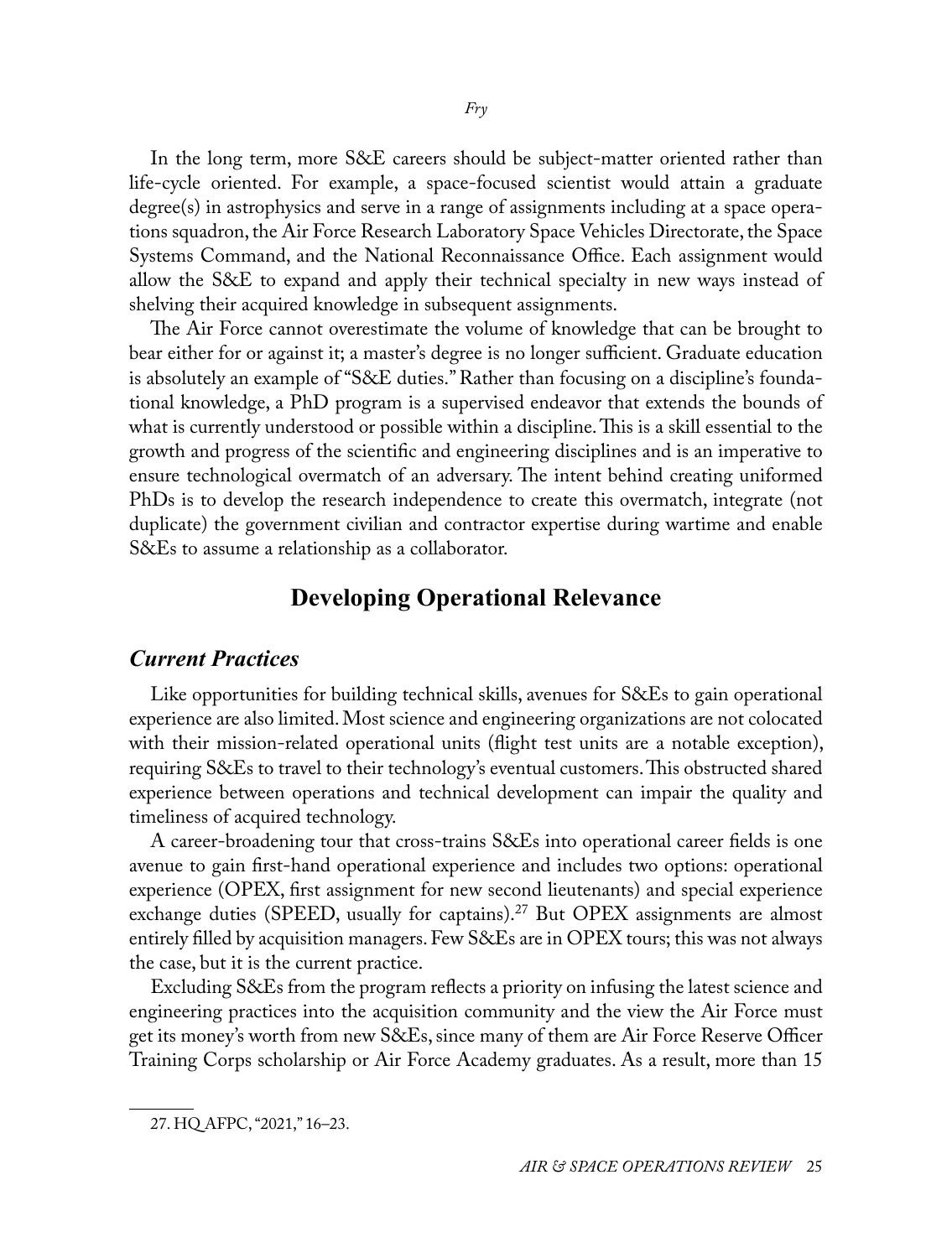percent of new acquisition managers are in some operational assignment, while less than 4 percent of new S&Es participate in such assignments.<sup>28</sup>

While S&Es can apply for SPEED later in their career, positions are limited by the operational career field and competition within the acquisition career group: just under 10 percent of acquisition manager captains serve in operational assignments while less than 4 percent of S&E captains attend.29 Expecting S&Es to field operationally-relevant technology without the benefit of first-hand operational experiences is a tenuous proposition.

Technical deployments are another source of operational experience for S&Es that has been barely employed. Most deployments available to S&Es are noncareer-field-specific deployments and do not utilize technical skills.<sup>30</sup> The supposition governing S&E deployments is that new technology will be employed like the F-22 (i.e., full operational capability then combat) rather than JSTARS (i.e., combat with prototypes).<sup>31</sup>

#### *Recommendations*

With S&Es composing roughly half of new accessions into the acquisition career group, their near-absence from operational assignments is an obvious basis for adjustment. One option would be to make an OPEX/SPEED assignment more accessible to S&Es. In providing an operational context for technical know-how, the program certainly gives the Air Force its money's worth in the long run. But care should be taken in deciding OPEX/ SPEED participation as acquisition managers benefit from the experience as much as S&Es. Ideally, the program should be expanded rather than simply reallocated.

Ultimately, the number of OPEX/SPEED positions will be limited because of internal requirements within the operations career fields. Given that constraint, a tighter connection between operations, science, and engineering is needed. This deeper connection can be forged by assigning S&Es directly to operational organizations, either individually or in units. On an individual basis, operationally trained S&Es would have duties that are a mixture of operations and science and engineering, analogous to the existing pilotphysician program, influential in finally solving the F-22 hypoxia problems. The OPEX/ SPEED programs could serve as the gateway for an S&E-operations pipeline.<sup>32</sup>

<sup>28.</sup> Air Force IDEAS, September 2020 dataset.

<sup>29.</sup> Air Force IDEAS, September 2020 dataset.

<sup>30.</sup> Derek W. Beck, "An Analysis of Retention Issues of Scientists, Engineers, and Program Managers in the U.S. Air Force" (master's thesis, Massachusetts Institute of Technology, February 2005), 46, [https://](https://dspace.mit.edu/handle/1721.1/34821) [dspace.mit.edu/](https://dspace.mit.edu/handle/1721.1/34821).

<sup>31.</sup> David Hopper, "F-22s at Langley Receive FOC Status," Air Combat Command Public Affairs, December 12, 2007, [https://www.af.mil/;](https://www.af.mil/News/Article-Display/Article/124869/f-22s-at-langley-receive-foc-status/) Brian Everstine, "F-22's Role, Impact in Inherent Resolve Increasing," *Air Force Times*, February 12, 2015, [https://www.airforcetimes.com/](https://www.airforcetimes.com/news/your-air-force/2015/02/12/f-22-s-role-impact-in-inherent-resolve-increasing/); and Lori Tagg, "JSTARS Plays Critical Role in Operation Desert Storm," US Army Public Affairs, January 16, 2015, [https://www.army.mil/.](https://www.army.mil/article/141322/jstars_plays_critical_role_in_operation_desert_storm)

<sup>32.</sup> Jay Flottmann, "The USAF Pilot-Physician Program," *Go Flight Medicine*, January 27, 2015, [https://](https://goflightmedicine.com/usaf-pilot-physician-program/) [goflightmedicine.com/.](https://goflightmedicine.com/usaf-pilot-physician-program/)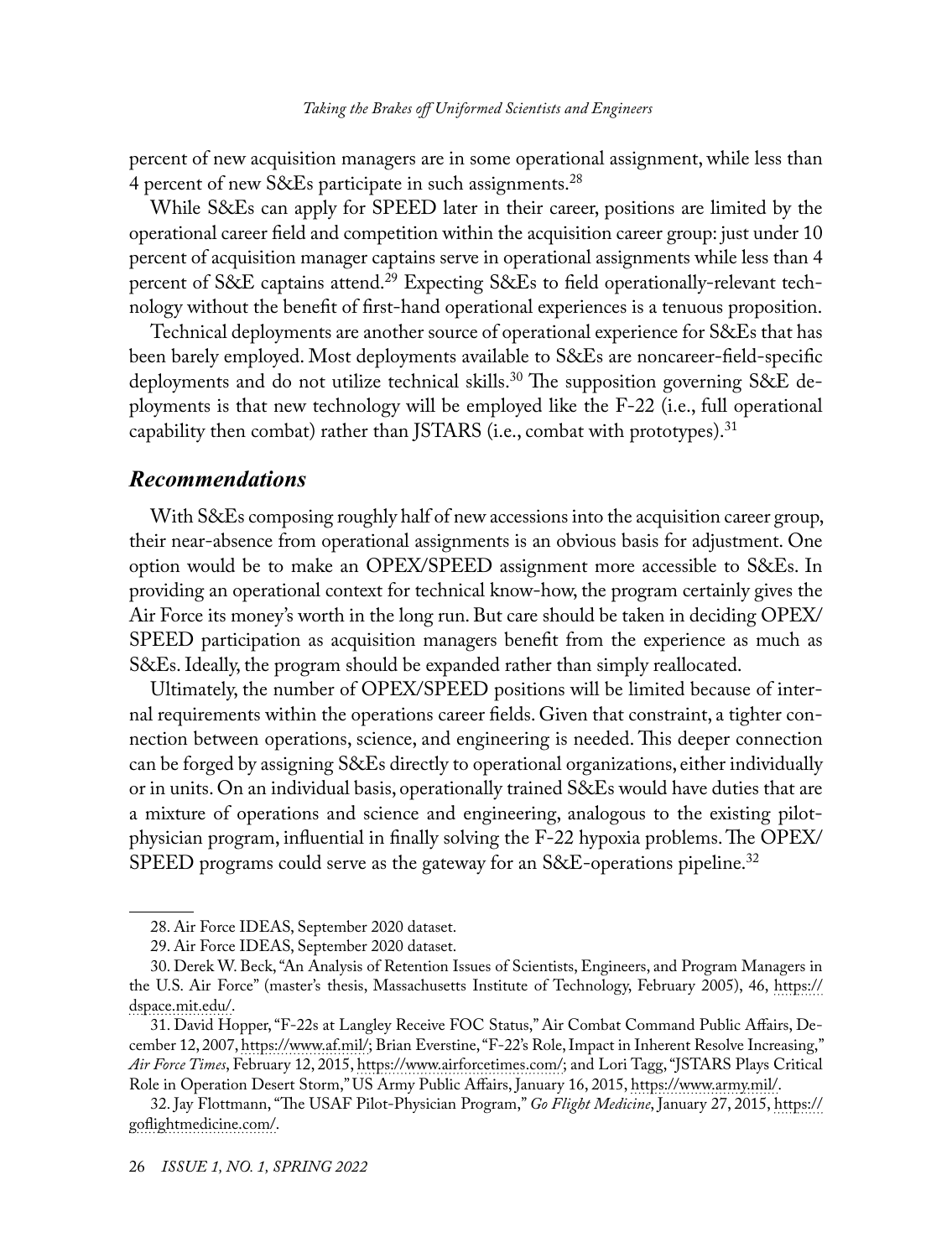In unit-size teams, S&Es would be attached to operational wings or deltas. The existing AFWERX Spark Cells were formed to create pathways between operational units and "experts from industry, academia, and the government" for innovation and new technologies."33 But these cells are staffed by part-time or additional duty personnel whose expertise is not science, engineering, or acquisitions. Assigning S&Es directly to operational units (e.g., via Spark Cells) would allow them to leverage their technical expertise and proximity to operations to deliver technology directly to the end user.

This arrangement might be perceived as removing S&Es from acquisitions, but quite the opposite is true. These officers would still need to understand requirements, choose the best solution, and monitor the quality of the solution delivered—everything a smart buyer is expected to do but in a manner more comparable to the S&Es' wartime role for rapid adaptation. A peer adversary will introduce technological surprises our systems were not prepared for. In theater, S&E teams would enable adapting equipment and reprogramming systems to work through such surprises.

The advantage of this arrangement is that S&Es would be performing technical actions at the operational level, gaining operational experience in the process and bound to the operational impact of their efforts. Because the Spark Cells' interests tend to be local, the technical specialization and infrastructure needs for most problems will be less intensive, allowing S&Es to solve problems using their own technical expertise or by organizing and leading small teams.

This arrangement frees the laboratories and centers to focus on the large-scale, resource-intensive research and acquisition efforts for which they are better configured, leaving these operational cells to focus on the smaller-scale efforts that alleviate friction within operations. The acquisition community will then be better postured to address the entire spectrum of the Air Force's technology needs. These officers would become technology scouts and sherpas more than simply liaisons. They would communicate new concepts to the laboratories and centers in a technical language, emphasizing what is really needed and communicating to operational organizations—in an operational language—what is possible.

This concept is not new. General James Doolittle, while commanding the 8th Air Force during World War II, created the Operational Engineering Section to "assist [in] the solution of minor problems, and to act generally as the intermediate link between the combat units and the established engineering activities of the Material [*sic*] and Service Commands."34 This unit identified P-38J engine and fuel issues, modified B-24 bombers to improve survivability, and helped develop tactics utilizing a new ground-mapping radar.<sup>35</sup>

More recently, the 99th Reconnaissance Squadron effectively created its own federal laboratory in order to field technology for the squadron after being frustrated with a lack

<sup>33. &</sup>quot;Spark," AFWERX (website), accessed November 14, 2021, [https://afwerx.com/](https://afwerx.com/spark_/).

<sup>34.</sup> Benjamin W. Bishop, "Jimmy Doolittle: Cincinnatus of the Air" (dissertation, School of Advanced Air and Space Studies, July 2016), 103, [https://apps.dtic.mil/.](https://apps.dtic.mil/sti/pdfs/AD1030388.pdf)

<sup>35.</sup> Bishop, "Jimmy Doolittle," 103–20.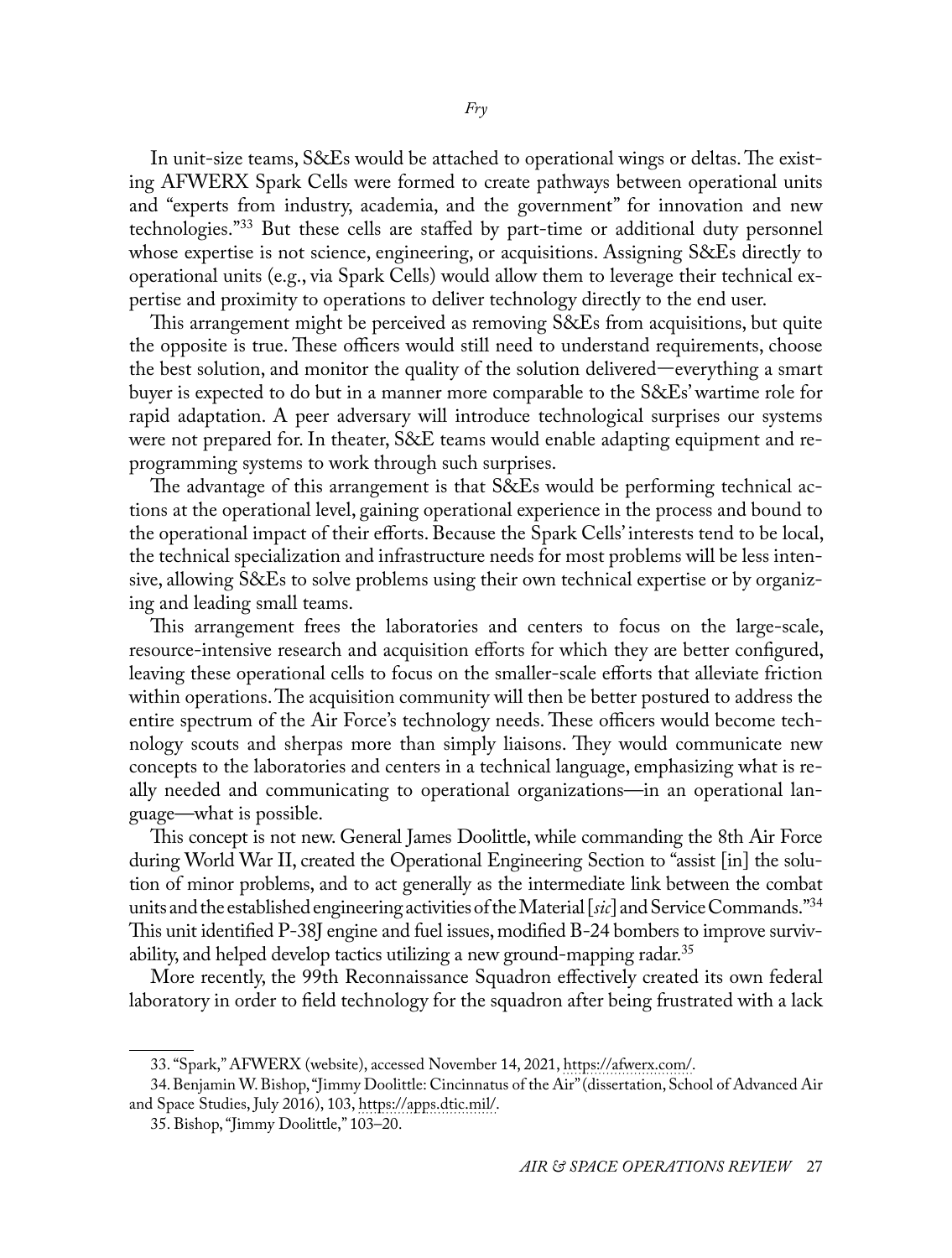of progress via the traditional acquisition structure.<sup>36</sup> By spring 2019, the laboratory included 81 full-time civilian personnel across 25 career fields, including a technical director with a PhD in engineering (but no  $S\&Es$ ).<sup>37</sup> Adding full-time  $S\&Es$  to operational units would dramatically increase the units' organic research, test, and acquisition capabilities supporting innovation. Additionally, S&Es could reach back to the laboratories and centers for more specialized knowledge.

Recent S&E deployments can serve as archetypes for expanding S&Es' contributions: the US Special Operations Command Ghost program, the Air Force Research Laboratory Center for Rapid Innovation program, and battalion electronic warfare officers.<sup>38</sup>

In the early years of the Global War on Terrorism, the Army fielded vehicle-mounted jamming equipment to counter remote-controlled roadside bombs. Since the Army's organic electronic warfare expertise had evaporated after the Cold War, Navy and Air Force electronic warfare officers—rated aircrew officers—were attached to Army units to help rebuild that knowledge. Eventually, Air Force S&Es were added since they were deployable and could quickly absorb the technical aspects of the new equipment.

Attached at the battalion and brigade level, they installed and maintained the jammers, trained soldiers in equipment operation, fielded new equipment, and used on-hand resources to adapt to the adversary. Most importantly from an acquisition standpoint, they provided specific, technical feedback on the equipment. Their technical background allowed them to understand why a technical design choice was made and articulate why that choice was not suitable for a particular operational environment. Furthermore, their proximity to operations allowed them to understand the demands on soldiers and to teach soldiers why the equipment required operating in certain ways. These S&Es' contributions had life-saving impacts against a relatively low-tech adversary; against a more advanced adversary, such contributions would be imperative.

# **Growing Technical Leaders**

## *Current Practices*

The best S&Es should serve as leaders and commanders. Unfortunately, leadership positions for S&Es are few as are opportunities for junior S&Es to develop their leadership skills before reaching those senior leadership positions. Often the only way an S&E

<sup>36.</sup> Francesca Gino, Jeff Huizinga, and Nicole Keller, "The United States Air Force: 'Chaos' in the 99th Reconnaissance Squadron," Harvard Business School Case 919-047, May 2019, 9, [https://www.hbs.edu/](https://www.hbs.edu/faculty/Pages/item.aspx?num=56249).

<sup>37.</sup> Gino, Huizinga, and Keller, " 'Chaos'" 9-11.

<sup>38.</sup> Jason Rathje, "RATPAC: How a Network of Junior Acquirers is Changing the Air Force," Acquisition News & Gazette, December 12, 2014, [https://www.transform.af.mil/;](https://www.transform.af.mil/About/Display/Article/612249/ratpac-how-a-network-of-junior-acquirers-is-changing-the-air-force/) Whitney Wetsig, "AFRL, AFSOC Launch Palletized Weapons from Cargo Plane," Air Force Research Laboratory (AFRL) Public Affairs, June 5, 2020, [https://www.wpafb.af.mil/](https://www.wpafb.af.mil/News/Article-Display/Article/2198566/afrl-afsoc-launch-palletized-weapons-from-cargo-plane/); and Jacqueline M. Hames, "Electronic Warfare: A New Way of Fighting," US Army Public Affairs, August 21, 2009, [https://www.army.mil/](https://www.army.mil/article/26408/electronic_warfare_a_new_way_of_fighting).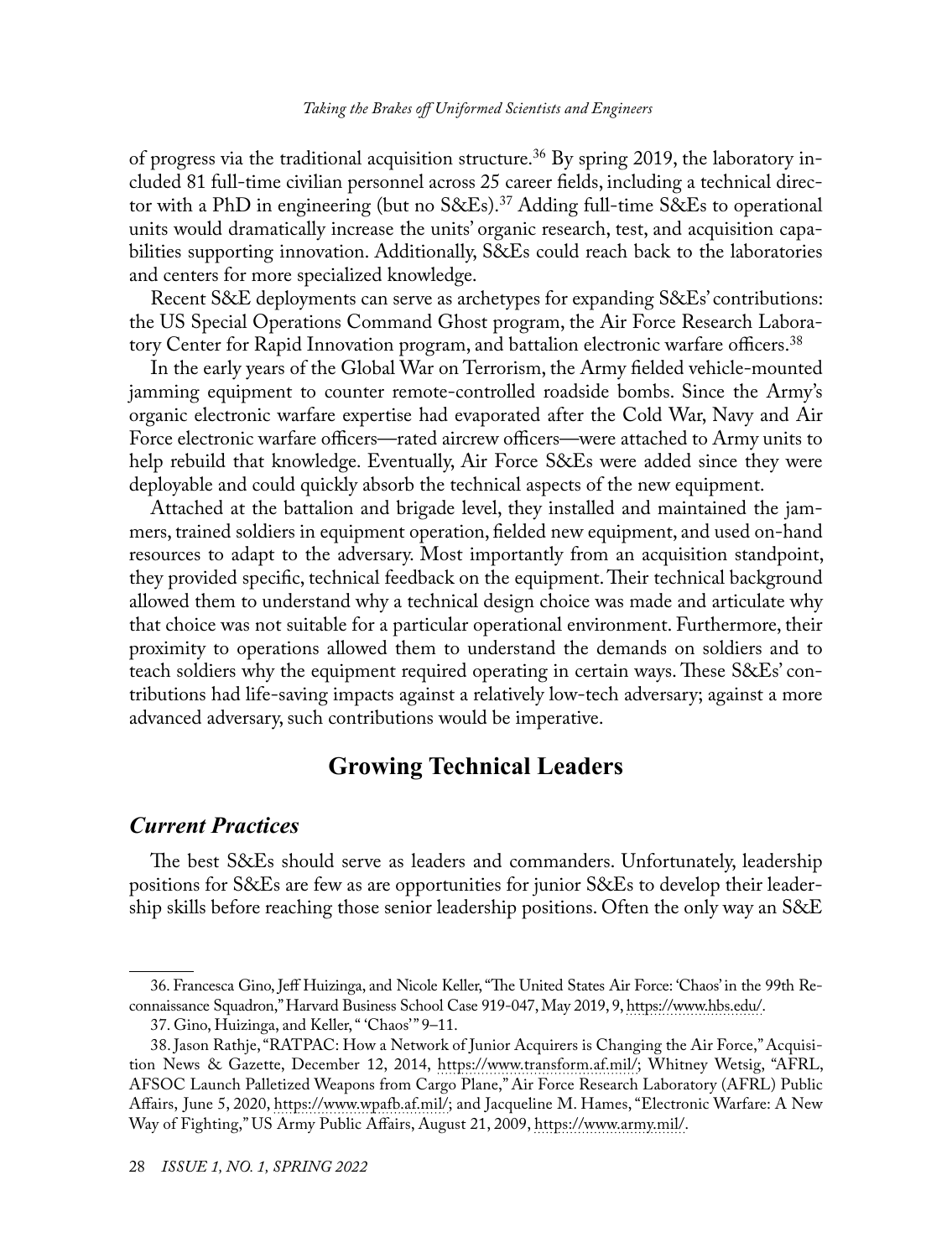can attain leadership experience early in their career is in an operational career-broadening assignment: leading in an entirely different career field.

Frequently, junior S&Es are told they must choose between a technical track and a leadership track. This is a false dilemma—the choice is between one focused on technical competence and one focused on contract and acquisition management. The unfortunate reality is that the acquisition management track has most leadership positions at the end of it. Of 231 acquisition command positions theoretically available to lieutenant colonel S&Es, only 34 are coded for engineering and 3 are coded for science; the rest are acquisition management-type positions. At the colonel rank, of 124 positions, only 2 are designated for engineering, and none are designated for science. Although about 18 percent of acquisition colonels possess PhDs, a distinct variation exists between those in noncommand positions and those in command positions and on a presumptive general officer track (fig  $2$ ).<sup>39</sup>



#### **Figure 2. Comparison of highest educational degree earned by scientist, engineer, and acquisition manager colonels in commander and materiel leader positions and noncommand positions (adapted from Air Force IDEAS October 2020 dataset)**

By forcing this false choice between technical and leadership, those that pursue deeper technical skills (called the subject-matter expert track) have their rank progression capped or leave the service because they see few appealing late-career options. Those that pursue acquisition management—the program management track—to remain competitive for promotions frequently do so by relegating their limited technical skills.

The well-worn remedy for a lack of technical depth in uniformed officers is to pair them with a civilian technical expert. But expecting an officer with limited technical background to fully employ the technical capabilities of their organization is unrealistic. What makes an effective senior technical leader is a robust background in technical

<sup>39.</sup> Air Force IDEAS, October 2020 dataset.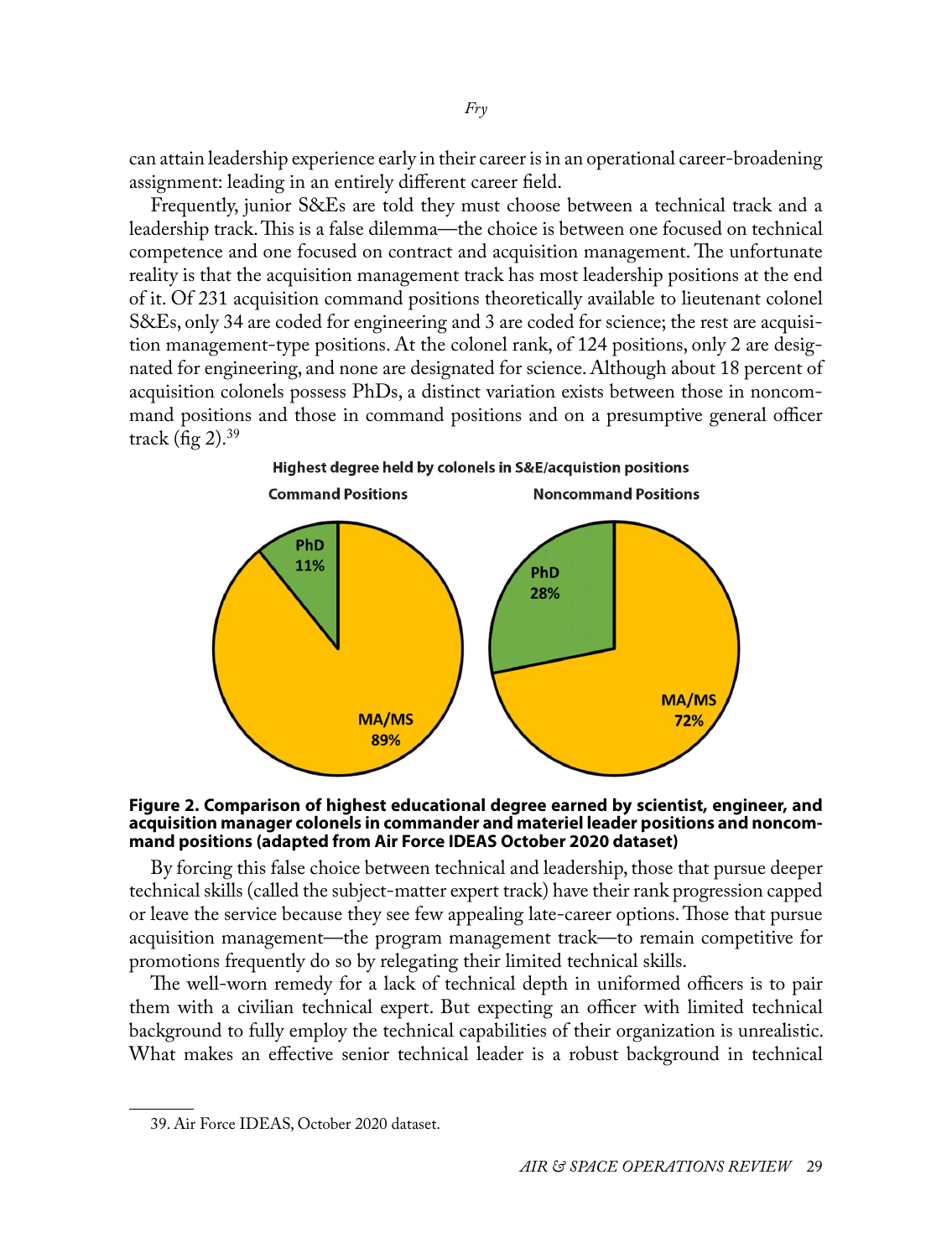work—experience built by an S&E choosing, pursuing, and completing their own research and designs and tackling problems of increasing complexity. A properly developed S&E could utilize their civilian counterpart as a decision assistant, collaborator, and peer reviewer rather than as a blind safety net.

This disparity between technical and leadership skills did not exist to this scale in the past. Regardless of how well intentioned or successful Total System Performance Responsibility was, its legacy has steadily driven a wedge between leadership opportunities and those that pursue technical skills. Being a technically-focused officer is entirely compatible with military leadership and command; Generals Doolittle and Lew Allen Jr. are exemplars.40 The union of a deep technical understanding and its application to operations in a single career specialty is still lacking at the senior military leadership levels.

#### *Recommendations*

The term technical track is often mistaken to mean functional track—what is known in the pilot-world as the fly-only track. But that is not what is advocated for here. A true technical track for S&Es engages their technical aptitude and its connection to operations and command decisions, and it empowers senior S&Es to direct and develop junior S&Es toward a technical mission. This bona fide technical track places equal importance on technical acumen, operational savvy, and leading technical efforts to gain advantages over adversaries.

The presence of a technical track need not detract from, nor block access to, an acquisition management track. Acquisition command positions are coded as acquisition management with good reason. Given the number of acquisition authorizations and promotion rates, the acquisition management track has an ample supply of S&Es and acquisition managers. But the existence of a path to senior leadership that prioritizes technical skill, harnessing it in an operational context, and leading others in those efforts would signify the Air Force values those skills and confers a mandate to pursue, advocate for, and employ them. Both the acquisition management and technical tracks need opportunities for S&Es to lead and command.

Creating S&E positions at operational units would be ideal settings for these officers to develop their leadership skills, as would creating units like Kessel Run but applicable to a range of technologies, not just software.<sup>41</sup> Additionally, as S&Es progress through their careers, they will apply their first-hand operational experiences in laboratory and center assignments, infusing an operational perspective from the ground up: a more fruitful alternative to placing operators (likely with limited technical expertise) in command of the

<sup>40.</sup> Bishop, "Jimmy Doolittle," 297–308; and "General Lew Allen Jr.," US Air Force (website), September 1981, [https://www.af.mil/](https://www.af.mil/About-Us/Biographies/Display/Article/107824/general-lew-allen-jr/).

<sup>41.</sup> Lauren C. Williams, "Kessel Run Works through Growing Pains," Defense Systems, September 9, 2020, [https://defensesystems.com/;](https://defensesystems.com/it-infrastructure/2020/09/kessel-run-works-through-growing-pains/194802/) and Mike Benitez, "Bring Back the Air Force Battle Lab," War on the Rocks, May 17, 2021, [https://warontherocks.com/](https://warontherocks.com/2021/05/bring-back-the-air-force-battle-lab/).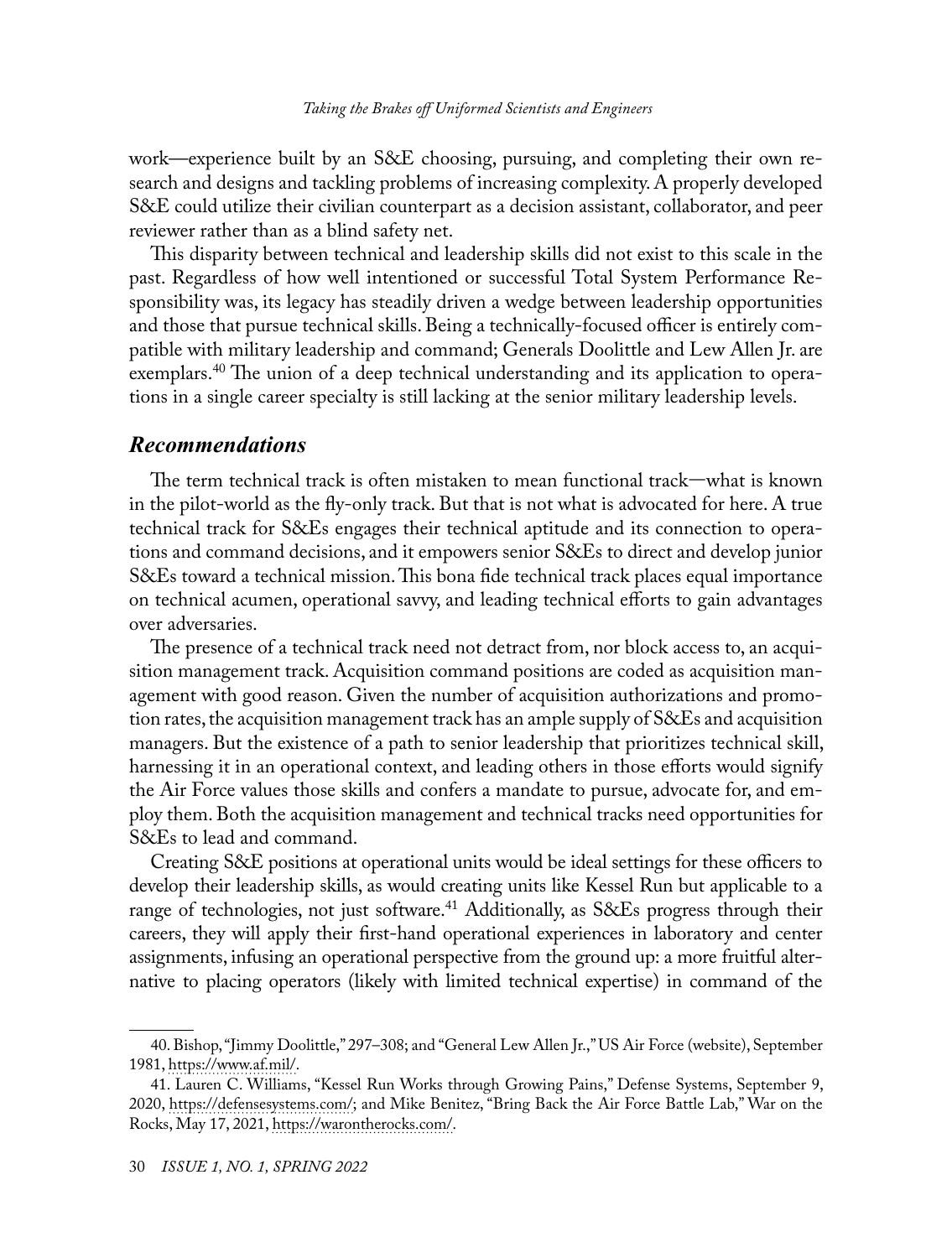centers and trying to infuse an operational perspective from the top down. Uniformed scientists and engineers are fully capable of leadership if properly developed and would bring a robust background of technical work and operational insight to their commands.

## **Conclusion**

Few of the problems and solutions presented in this article are new. For decades, studies and other articles have highlighted S&E issues and advocated remedies, but the Air Force has yet to fully embrace them.<sup>42</sup> With our peer competitors producing STEM PhDs at a rate twice that of the United States, planning to purchase the necessary expertise to maintain a technological lead is not a viable, long-term strategy.<sup>43</sup> With a shrinking technological lead, the Air Force must utilize its S&E personnel more effectively than our adversaries. "Our talent is our competitive advantage," and "people are . . . the reason we [will] prevail."44

It would be disingenuous to assert S&Es are not performing technical activities, gaining operational experiences, or leading technical efforts—many are. But the concern is how they are performing those actions and to what end-state. Some S&Es do science or engineering, but only for an assignment or two, frequently without any operational expertise, often without the benefit of an advanced technical degree, and likely in something other than their specialty.

Only a small percentage of S&Es gain operational experiences; the rest need a road trip to an operational unit for a brief spectator education. These officers sometimes lead efforts to field new technologies but only after a career prioritizing contract management skills with the objective of making them into smart buyers. Ironically, this situation provides them less technical experience upon which to base their technical judgments. Rather than creating multiple career paths promoting a range of valuable skills needed to exploit technology in war and all working in concert, the Air Force has promoted a single skill set (i.e., acquisition management) with an amalgamated starting line.

<sup>42.</sup> Lincoln R. Thiesmeyer and John E. Burchard, "Combat Scientists" (Boston: Little, Brown, and Co., 1947); J. Douglas Beason, "The Need for Technical Warriors," *Aerospace Power Journal* 14, no. 1 (Spring 2000), [https://www.airuniversity.af.edu/;](https://www.airuniversity.af.edu/Portals/10/ASPJ/journals/Volume-14_Issue-1-4/2000_Vol14_No1.pdf) NRC 2012, *Assuring the U.S. Department of Defense a Strong Science, Technology, Engineering, and Mathematics (STEM) Workforce* (Washington, DC: National Academies Press, 2012), 58–59, 96–98, 116–119, [https://www.nae.edu/.](https://www.nae.edu/64795/Assuring-the-US-Department-of-Defense-a-Strong-Science-Technology-Engineering-and-Mathematics-STEM-Workforce) and Institute for Defense Analyses (IDA) Science and Technology Policy Institute, *Department of Defense Utilization of Military Scientists and Engineers*, IDA Paper P-5082 (Alexandria, VA: IDA, 2014), 27–40, [https://www.ida.org/.](https://www.ida.org/research-and-publications/publications/all/i/id/ida-p-5082-department-of-defense-utilization-of-military-scientists-and-engineers)

<sup>43.</sup> Katherine Stapleton, "China Now Produces Twice as Many Graduates a Year as the US," *World Economic Forum*, April 13, 2017, [https://www.weforum.org/;](https://www.weforum.org/agenda/2017/04/higher-education-in-china-has-boomed-in-the-last-decade) Zhu Liu and Yong Geng, "Is China Producing Too Many Ph.D.s?" *Nature* 474 ( June 22, 2011): 450, [https://doi.org/;](https://doi.org/10.1038/474450b) and *American Institute of Physics China*, "Rapid Rise of China's STEM Workforce Charted by National Science Board Report," January 31, 2018, [https://www.aip.org/](https://www.aip.org/fyi/2018/rapid-rise-china%E2%80%99s-stem-workforce-charted-national-science-board-report).

<sup>44.</sup> AFRL, "Human Capital Strategy 2021–2030," September 24, 2021, 4, [https://www.afrl.af.mil/](https://www.afrl.af.mil/Portals/90/Documents/HQ/AFRL%20Human%20Capital%20Strategy%20-%20Distro%20A.pdf?ver=54MbVL7XIjFs9n1vRFF3yg%3d%3d); and US Space Force, "The Guardian Ideal," September 17, 2021, 5, [https://media.defense.gov/](https://media.defense.gov/2021/Sep/21/2002858512/-1/-1/1/GUARDIAN%20IDEAL%20-%20FINAL.PDF).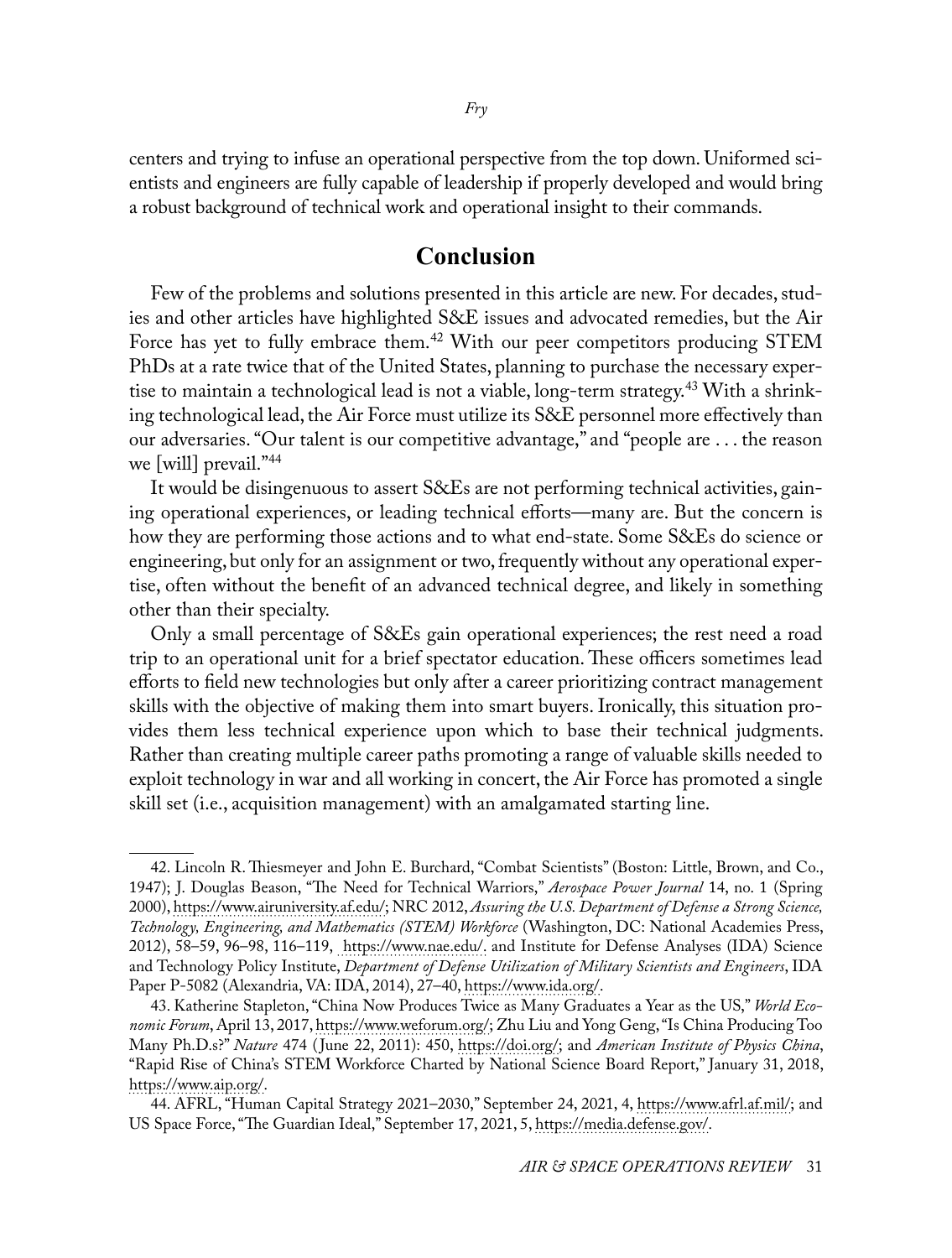#### *Taking the Brakes off Uniformed Scientists and Engineers*

Forcing uniformed S&Es to choose between the extremes of either the functional- or subject-matter expert or program management tracks misses the role for which S&Es are ideally suited: finding and applying technical solutions to operational problems. Driving S&Es into a purely subject-matter-expert track puts them at a handicap in comparison to government civilian or contractor subject-matter experts. These individuals can devote decades to a niche subject, while uniformed S&Es may only get two- to four-year assignments. With limited promotion and effectively no command opportunities, S&Es have little organizational incentive to pursue the subject-matter expert track. In the program management track, S&Es are pulled in opposing directions between their identity as a technical officer and a role where technical skills are subordinate to program management skills.

Above all, S&Es are meant to link technical possibilities to operational realities in wartime faster than an adversary. The following principles and actions are essential to aid S&Es in fulfilling their role:

- S&Es must be trained to exploit technology in wartime against an adversary not simply buy things in peacetime
- the Air Force must foster and capitalize on the variety of S&Es' individual specialties
- the Air Force must offer S&Es a broad range of graduate programs at civilian institutions, in addition to AFIT and Naval Postgraduate School, to supply the service with a variety of expertise, gain opportunities for interaction and collaboration with some of the leading experts in emerging technologies, and expand the diversity of experience available to solve the Air Force's problems
- S&Es need to perform science and engineering—not just watch or manage it
- being a technically-focused officer is entirely compatible with military leadership and command
- both the acquisition management and technical tracks need opportunities for S&Es to lead and command

These recommendations are not a buffet of initiatives but a reset in how the Air Force envisions the role of its S&Es, reorienting a bureaucracy and culture that is failing to deliver technology faster than our adversaries. S&Es can contribute much more to the Air Force's combat power than they currently are, but today's S&E career structure is too restrictive and disaggregated to access their full capabilities.

This article advocates for more than simply relabeling some command positions from acquisition manager to engineer, rewarding STEM graduate degrees at promotion boards, creating a few more S&E generals, or once again funding an S&E bonus. The Air Force must reestablish a capability that proved invaluable in the last peer conflict and subsequent competition but has slowly declined in the decades since.

Extensive science and engineering skills once valued in positions up to the chief of staff of the Air Force, have now been relegated to quality control for what the Air Force